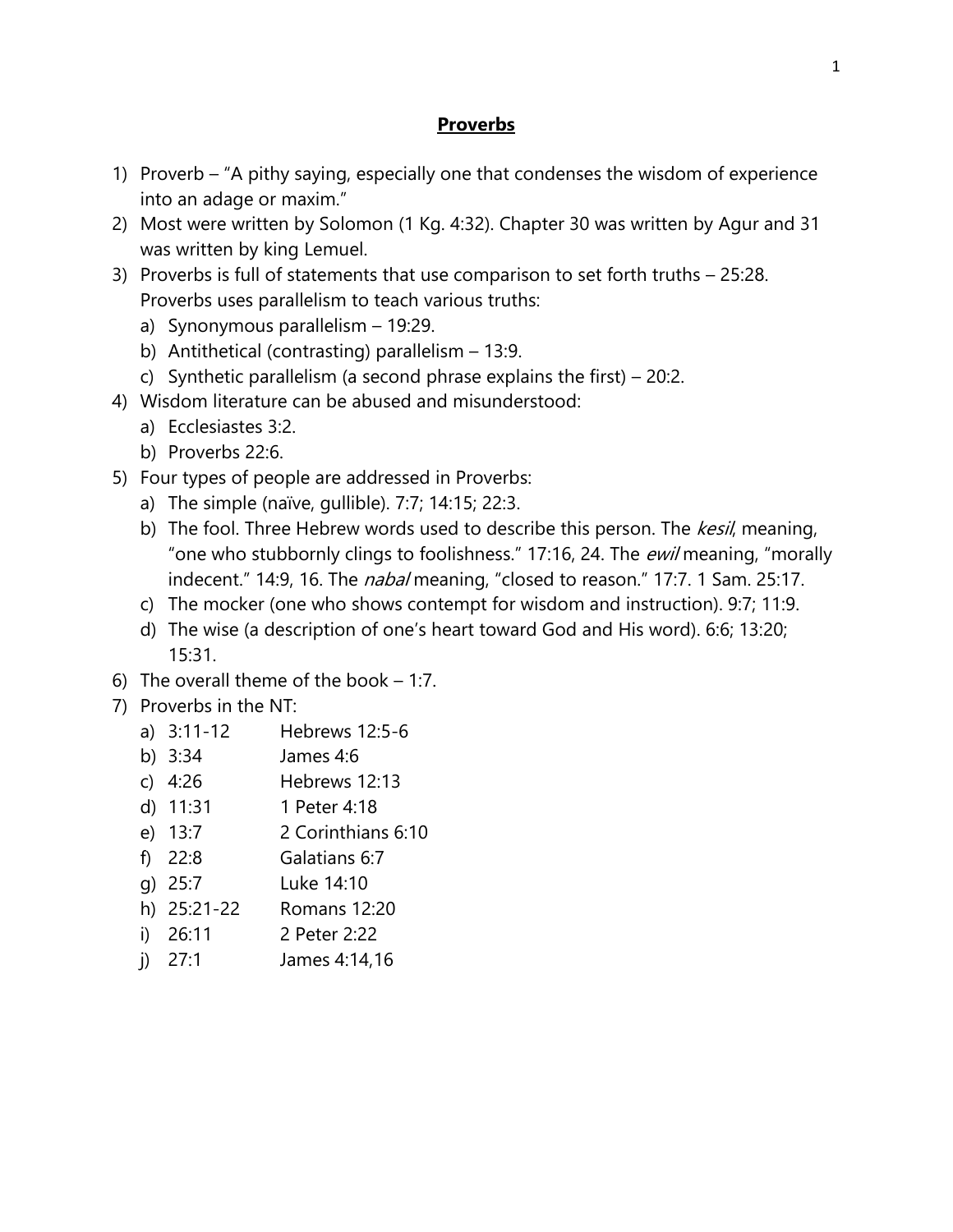## **Proverbs**

1:1-7 – Introduction and theme of the book.

- We learn who the author is (Solomon) and what his purpose is in verses 4-5:
	- $\circ$  To give prudence (common sense) to the simple (naïve).
	- o To give the young man (inexperienced) knowledge and discretion (sound advice) from experience.
	- o A wise man is willing to gather more wisdom.
	- o Men of understanding are willing to take guidance.
- The fear of the Lord is the beginning of knowledge. Who can better tell us how to live than the One who created us?

1:8-19 – Son, listen to your parents and watch the company you keep.

1:20-33 – Wisdom (personified as "she") calls out to you. Wisdom should be based on the fear of the Lord (v. 29).

2:1-9 – Let God give you wisdom (v. 3-5).

2:10-22 – What that wisdom will do for you:

- $\bullet$  It will give you discretion and understanding (v. 11).
- $\bullet$  It will deliver you from evil people (v. 12-15).
- $\bullet$  It will deliver you from an evil woman (v. 16-19).
- Wisdom will cause you to walk with righteous men (v. 20).
- 3:1-4 Son, follow my advice.
- 3:5-26 Lean on God's wisdom.
	- What is wisdom better than (v. 13-15)? Why?
	- Trusting in God and relying on His wisdom is a lot easier when we keep in mind that He is the Creator and Sustainer of all (v. 19-20).
	- Discretion (v. 21) found 6 times in Proverbs (1:4; 2:11; 3:21; 5:2; 11:22; 19:11). 5 times from a Hebrew word that means purpose. Once (19:11) from a word that means insight.

3:27-35 – Be a good person.

- 27-30 Treat people fairly.
- 31-32 Don't be unjust (perverse NKJ).
- 33-35 Don't be wicked (criminal), scornful (arrogant talk), or foolish.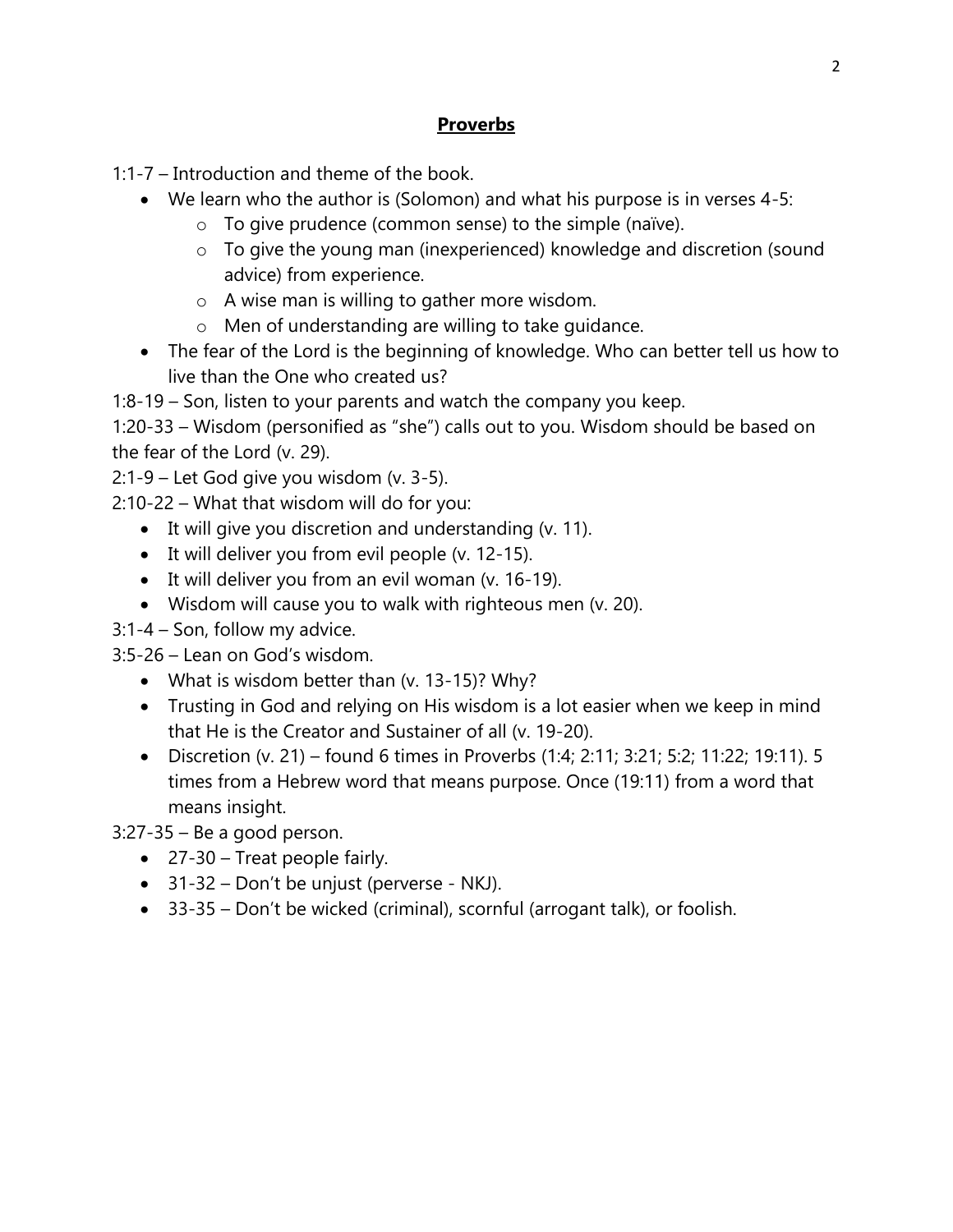## **A Study of Proverbs**

### **4:1-13 – Gaining wisdom – "Listen to a voice of experience."**

- The early chapters of Proverbs brings our attention to the need for parental care and guidance!
- Wisdom is again personified in verses 5-9.

## **4:14-19 – A contrast between the path of the wicked and the path of the just.**

- Notice in verses 14-15 that there is no compromise!
- $\bullet$  1 John 2:15-17

### **4:20-27 – Your heart is the spring of the issues of life.**

- How? Guard your lips (v. 24), your eyes (v. 25), and your feet (v. 26-27).
- 2 Peter 1:5-11.

### **5 – Pay attention to "MY" wisdom about women.**

- Solomon deals with the danger of adultery. He should know! 1 Kings 11:1-8.
- $\bullet$  She can attract you with words, but the end is destruction (v. 3-6).
- The consequences of adultery are far reaching (v. 7-14).
- Enjoy a happy, successful marriage instead (v. 15-20).
- You reap what you sow (Gal. 6:7-8)!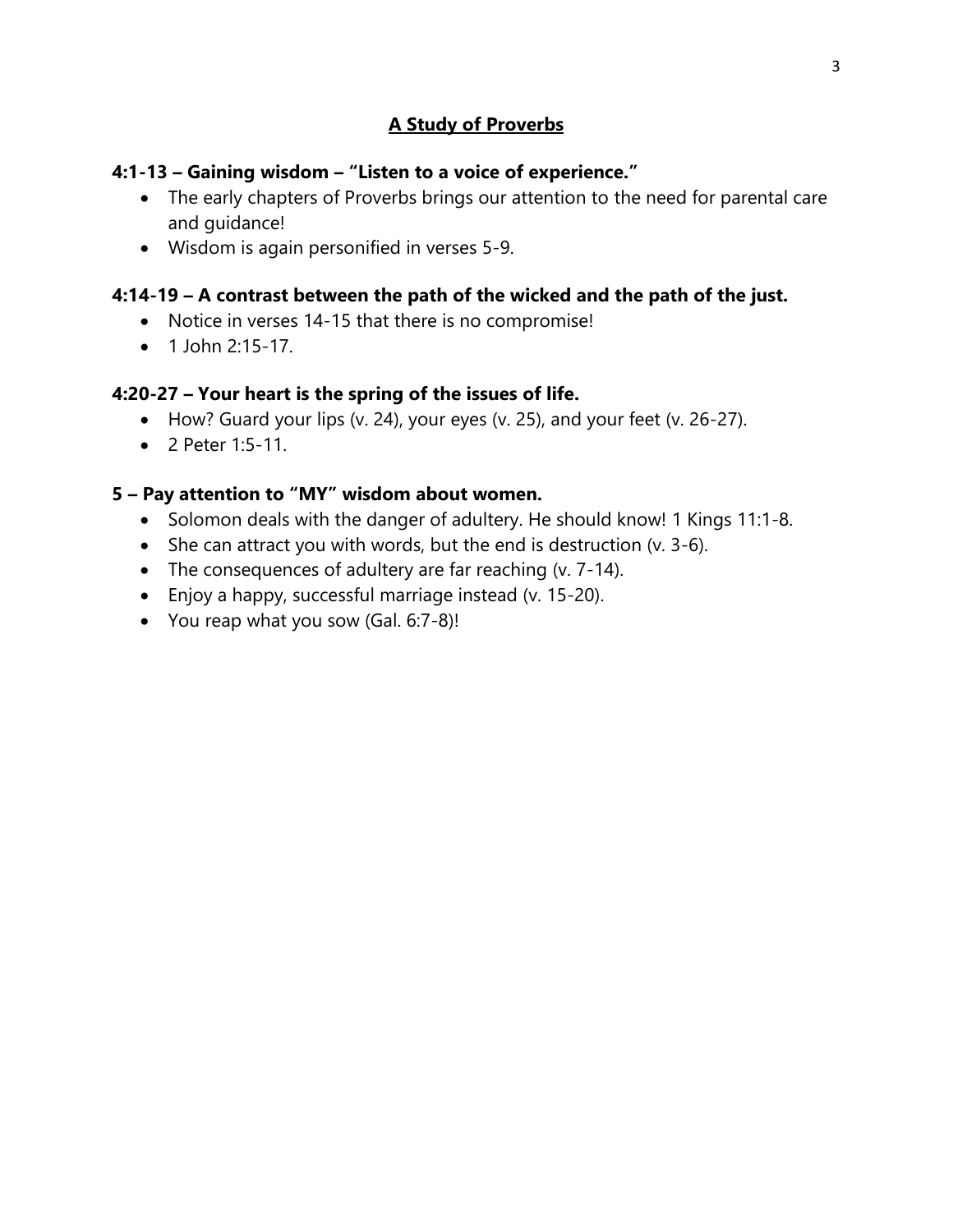## **A Study of Proverbs**

#### **Proverbs 6 – A collection of wise saying on various subjects.**

- 6:1-5 Don't make dangerous promises. This is not a condemnation on making promises, but a warning about doing it without forethought. Jesus teaches on this as well (Matt. 5:33-37). If you make a foolish decision, humble yourself, get out of it, and run like a deer that's being hunted (v. 3-5).
- $\bullet$  6:6-11 Don't be lazy. There is a difference between being well rested and being a sluggard. Poverty will catch up with you (v. 11)!
- $\bullet$  6:12-15 A description of the wicked. These people use their bodies for evil mouth, eyes, feet, and fingers. The heart is mentioned in verse 14.
- 6:16-19 7 things God hates. *Proud look* arrogance. Lying tongue wrapped up in dishonesty. Hands that shed innocent blood – lack of regard for human life. Heart that devises wicked imaginations/plans - premeditated wrongdoing. Swift feet to mischief – a person who will do what is wrong when they think they can get away with it. A false witness speaking lies – perjury, lying. Sowing discord among brethren – we are to seek harmony and unity, but some do not want it.
- 6:20-35 The dangerous sin of adultery. Solomon addresses this topic several times in Proverbs. This section records parents trying to warn their children about this evil (v. 20-23). "Strange" (v. 24) means outlandish or immoral. Verses 26-27 teach the concept of staying far away, don't entertain the idea! This sin will not be overlooked (v. 30-35).
- Adultery is a very specific, sexual term. It refers to a husband or wife who violates God's law of sexual faithfulness in marriage. In the NT it is a breach of the marital covenant and is the one and only reason a person may divorce and remarry (Matt. 19:9). When this sin is committed it impacts many people and changes many lives and relationships, sometimes forever.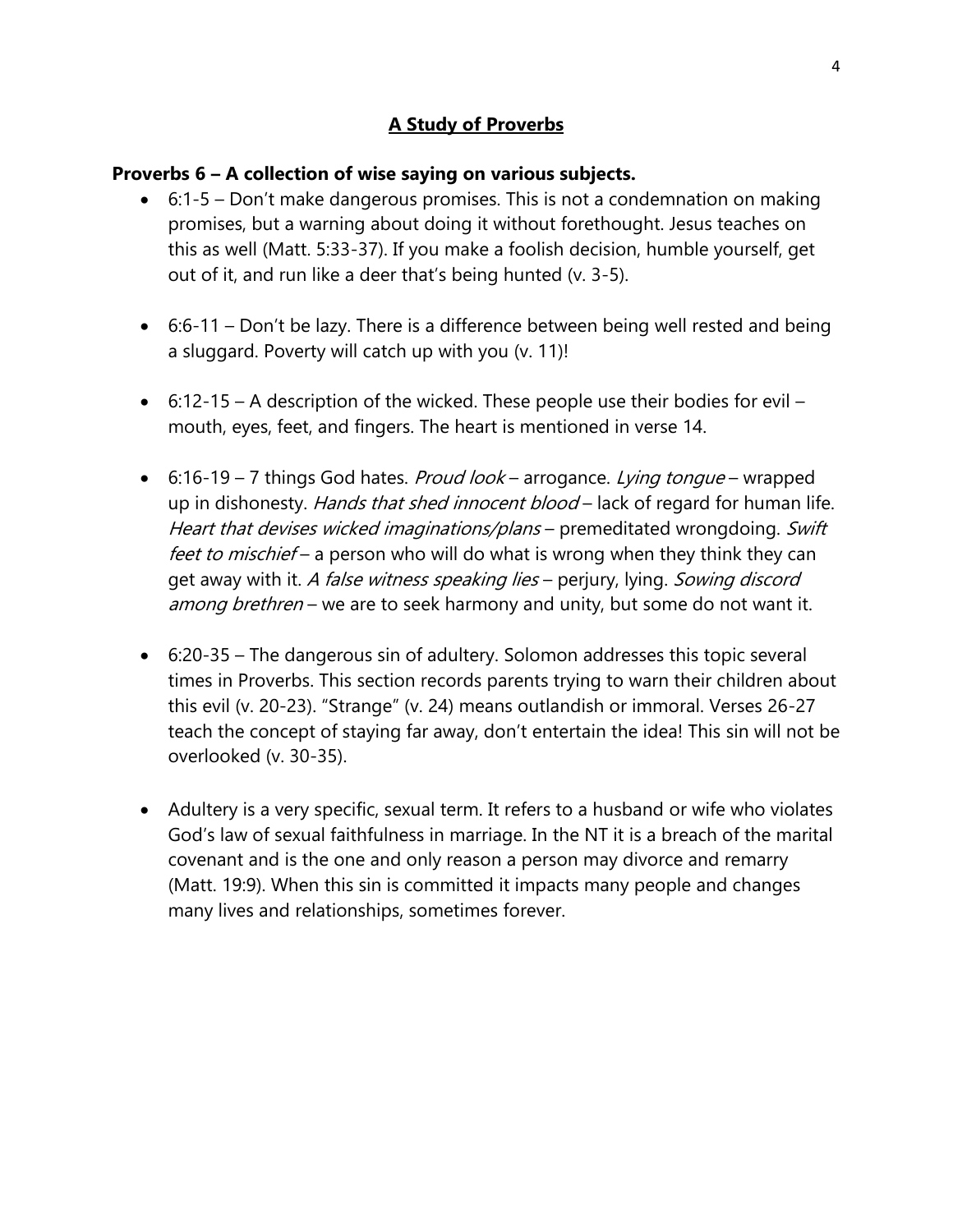## **A Study of Proverbs**

### **Proverbs 7 – Solomon's wise advice for his son concerning crafty women.**

- $\bullet$  7:1-5 A plea for his son to heed his advice in order to keep away from the seductress (NKJ).
- $\bullet$  7:6-9 She will seduce a naïve man who is in the wrong place at the wrong time.
- 7:10-20 She will dress to attract and act out to catch his attention. She tells him "you're the one" (v. 15). She makes these plans when her husband is out of town (v. 16-20).
- 7:21-23 The naïve man will believe everything she says, follow her, and suffer the consequences.
- 7:24-27 Solomon knows what he is talking about and knows the results.

### **Proverbs 8 – The personification of wisdom.**

- $\bullet$  8:1-11 Wisdom cries out. She is better than material wealth (v. 7-11).
- 8:12-21 Wisdom will cause you to hate evil (v. 13), give you strength (v. 14), provide justice (v. 15-17), and righteousness (v. 20).
- 8:22-31 Wisdom has always been with God, even as He was creating.
- $\bullet$  8:32-36 The one who listens to wisdom is blessed (v. 34) and favored by the Lord (v. 35).

### **Proverbs 9 – We must choose – Wisdom or Folly.**

- 9:1-6 Wisdom is ready to be accepted by anyone who will take it.
- 9:7-9 The difference between a wise man and a scorner (scoffer NKJ). Scorner means, "an arrogant talker, a boaster." There are some people who can't be taught!
- 9:10-12 Wisdom begins with fearing God. When one has knowledge of God's ways he has understanding for life.
- 9:13-18 Another warning concerning the "foolish woman." She is boisterous, obnoxious, and ignorant. She appeals to the same people that wisdom calls out to (v. 16 & 4). We have a choice to make concerning wisdom and instruction.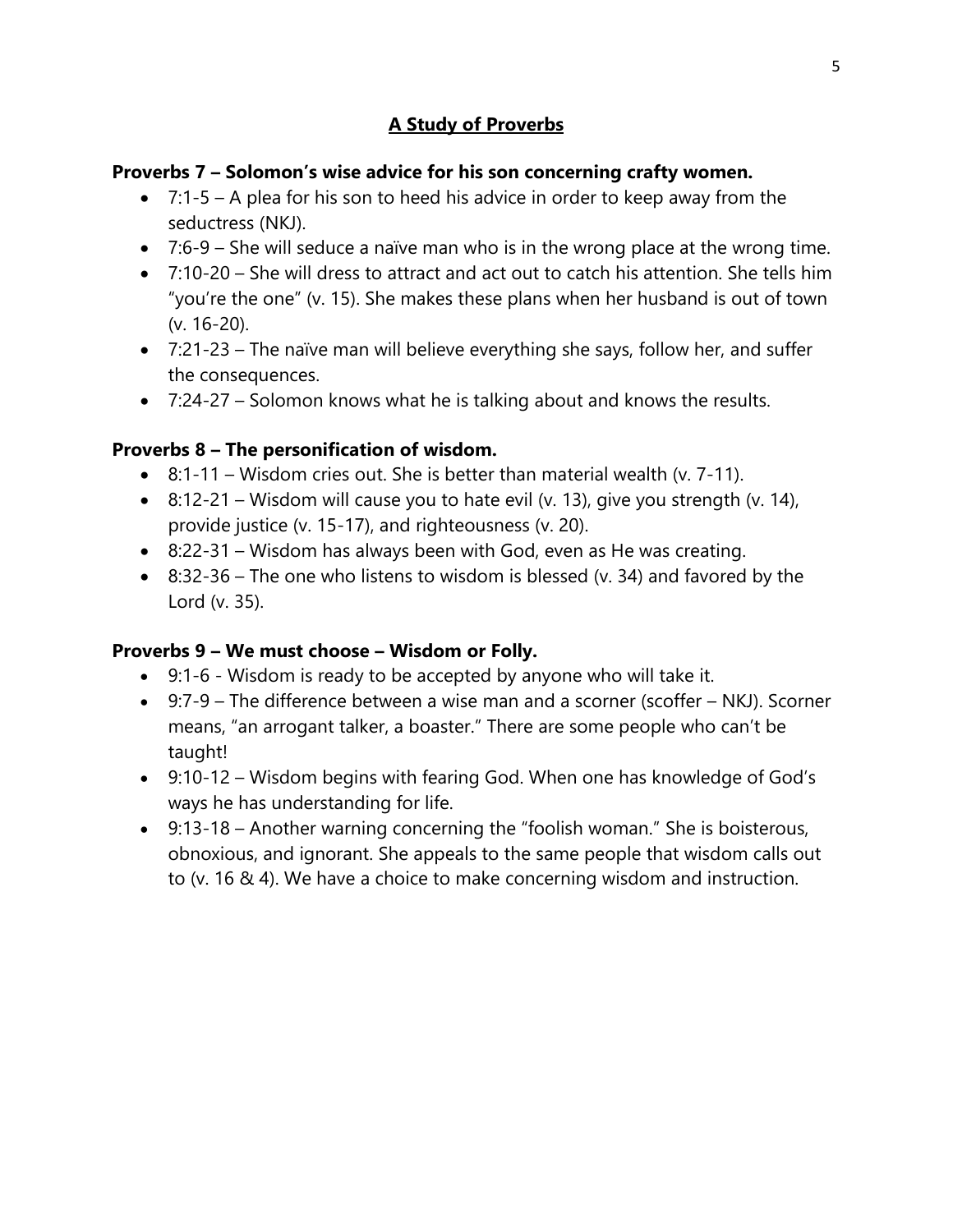#### **The contrast of wickedness and righteousness**

- 10:2-3, 6-7, 27-32 addresses the values, reputation, and manner of both.
- 11:3-12, 16-23, 30-31
- $\bullet$  12:2-3 (devices = intentions) 12:5, 10
- 13:5-6, 9, 21-22, 25
- $14:32$
- $\bullet$  15:6, 8-9, 26, 29
- $17:23$
- $28:1$
- $29:2$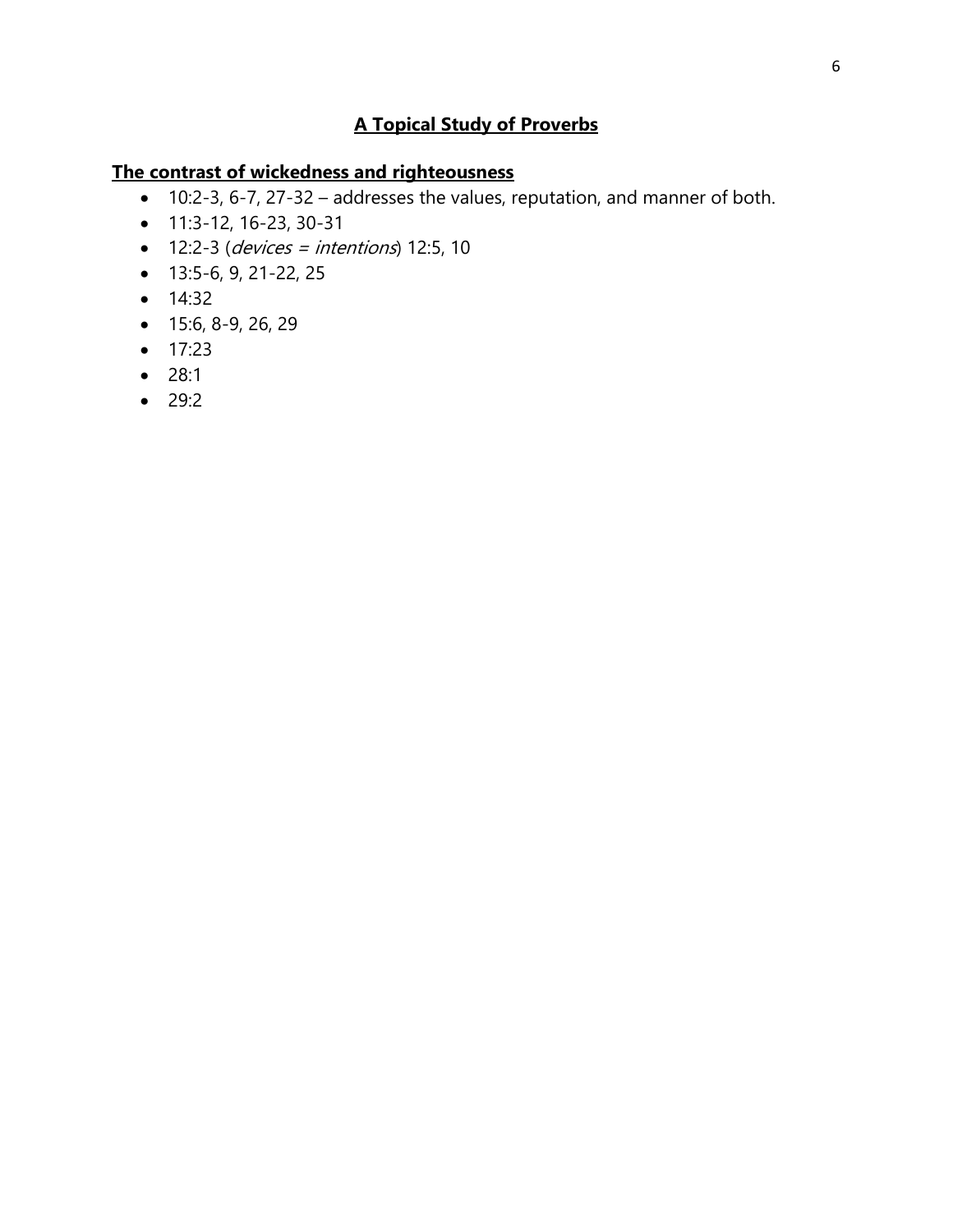#### **Proverbs on dishonesty**

- $\bullet$  11:1, 24-28
- $18:5$
- $\bullet$  20:10, 23
- $24:23-25$

### **Proverbs on the fear of the Lord**

- $\bullet$  1:7; 9:10; 15:33 The term here is used in a positive sense and has to do with reverence for Him and His word. The fear of the Lord can be understood (2:5).
- 14:26-27 It will cause us to conduct ourselves in a certain way.
- 16:6 What it will cause us to do.
- $\bullet$  23:17 Where to stay.

### **Proverbs on lying**

- $\bullet$  14:5, 25; 19:5, 9 A false witness.
- Lie is "a deception, a falsehood, non-truth."
- 25:18 A liar is a deadly weapon.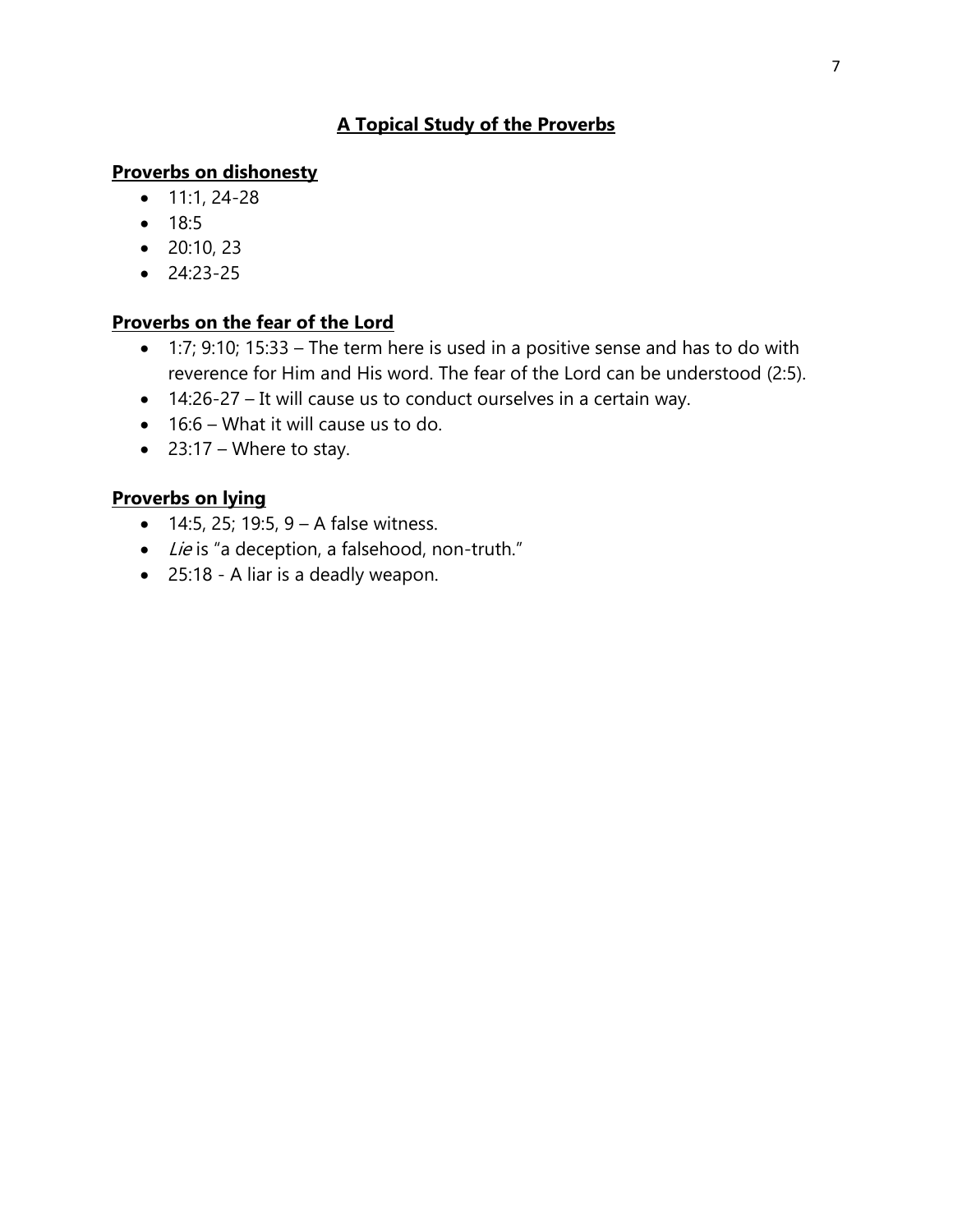#### **Proverbs on the improper use of the mouth/tongue**

- Lying "a willful perversion of truth in order to deceive or mislead."
- **11:20; 12:22; 25:18**
- Gossip, tale-bearing, whispering.
- 11:13; 16:27-28; 17:9; 18:8; 20:19; 26:20-22
- Sowing discord (strife, contention).
- 6:19 (among brethren!); 12:18; 15:4
- $\bullet$  Flattery "insincere praise."
- 6:23-24; 7:21 (marriages); 26:28; 29:5
- Foul language.
- 15:1; 17:28; 20:20; 29:20; 30:11
- Ex. 21:17; Lev. 20:9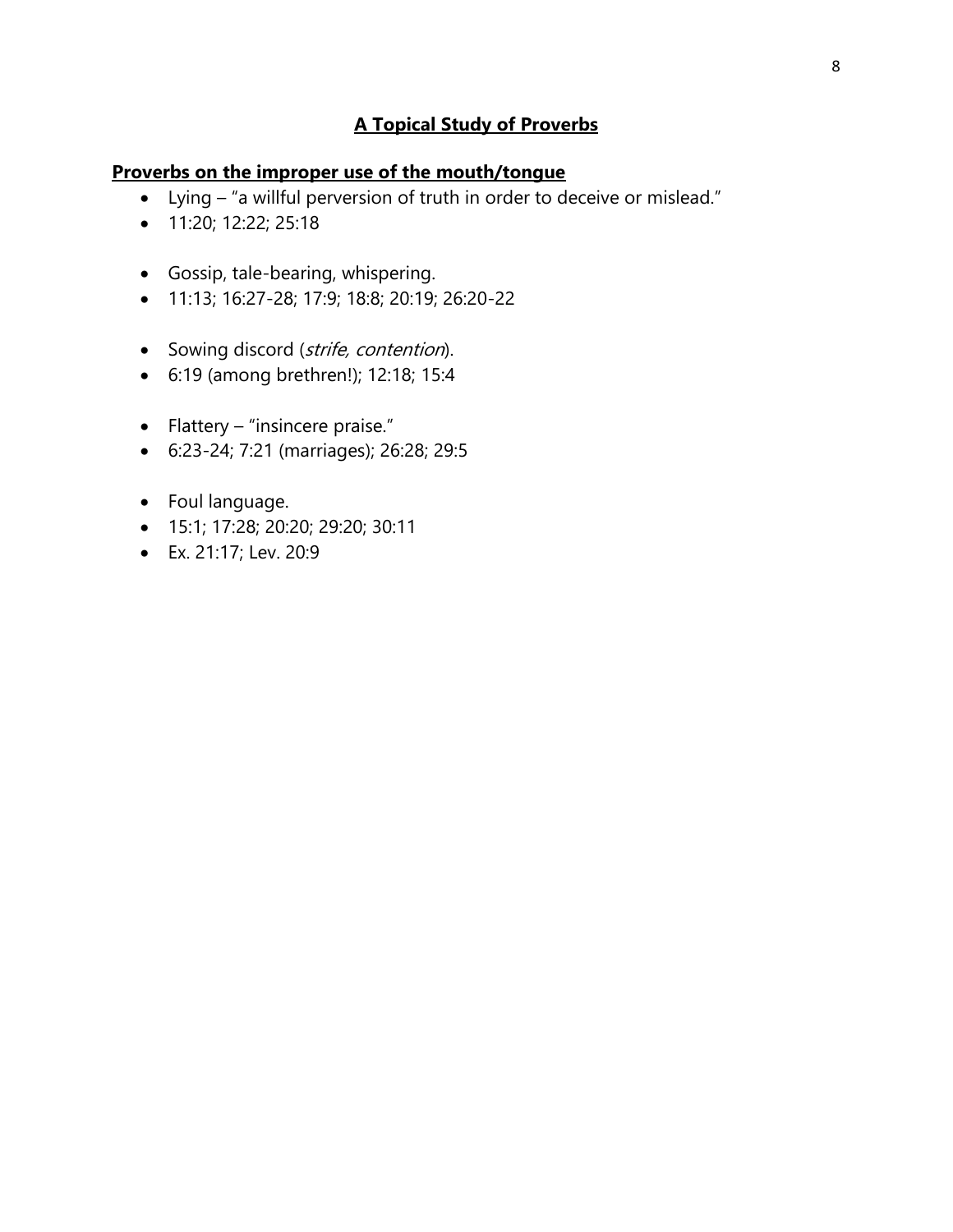### **Proverbs on the proper use of the mouth/tongue**

- Keep it guarded
- $\bullet$  15:1-2; 21:23
- Giving wisdom
- $\bullet$  10:11-13, 20-21
- With restraint
- 10:19; 11:12; 15:28; 17:27-28; 29:11
- To cheer-up others
- 12:25; 16:24
- To build friendships
- 17:17; 18:24; 27:9
- Rebuke when necessary
- $27:5-6$
- Evangelism
- $11:30$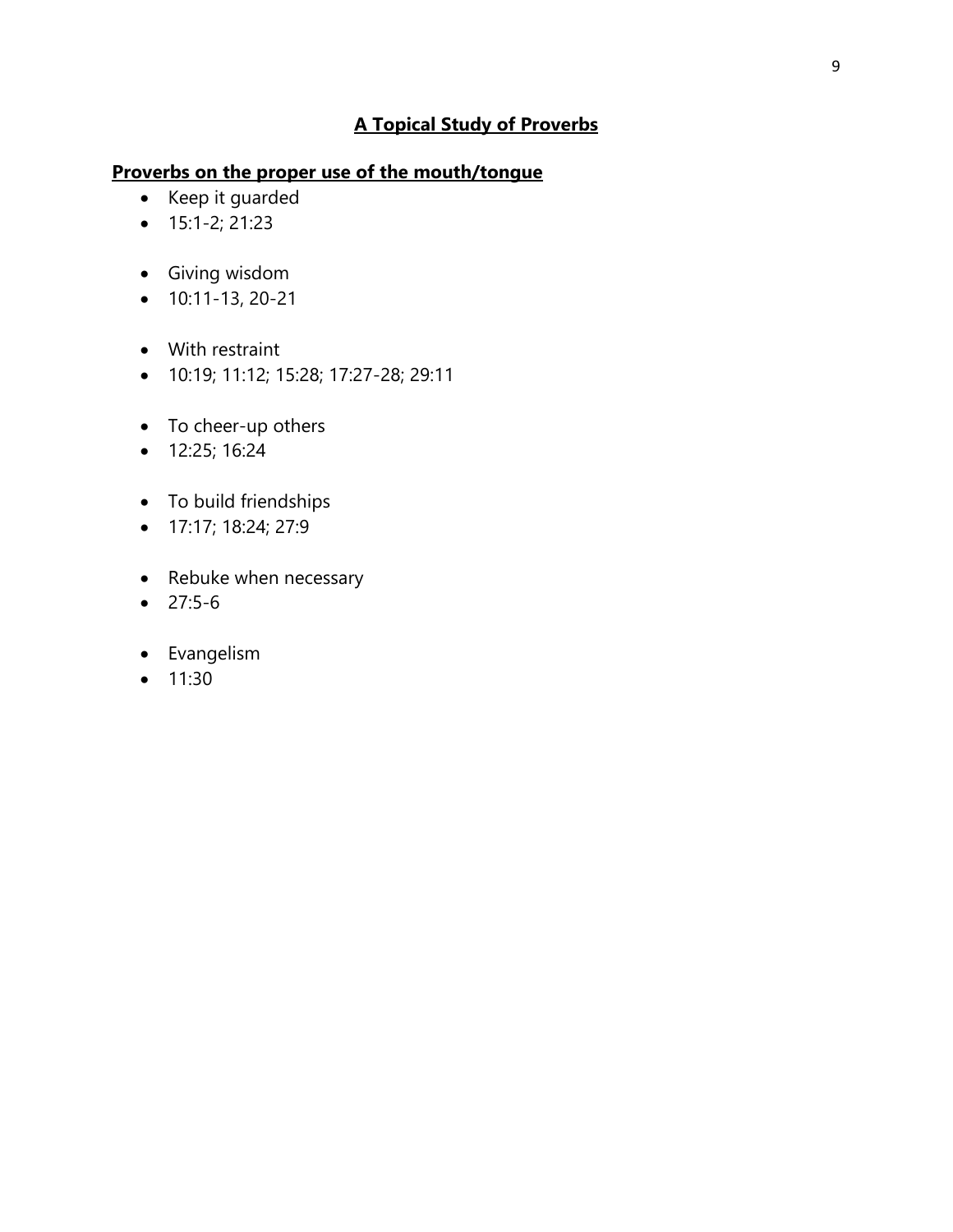### **Proverbs on pride**

- Defined "inordinate self-esteem; conceit."
- $\bullet$  Not much hope  $-26:12$
- $\bullet$  Leads to destruction 11:2; 15:25; 16:5, 18-19; 29:23 (Pharaoh, Goliath, Nebuchadnezzar)
- What it does to relationships 13:10; 28:25
- Your reputation  $-21:24$

### **Proverbs on friends**

- $\bullet$  Bad friends 14:20; 19:4, 6-7; 22:24-25 (14:17)
- Good friends 17:17; 18:24; 27:5-6; 27:10, 17
- $\bullet$  A warning  $-25:17$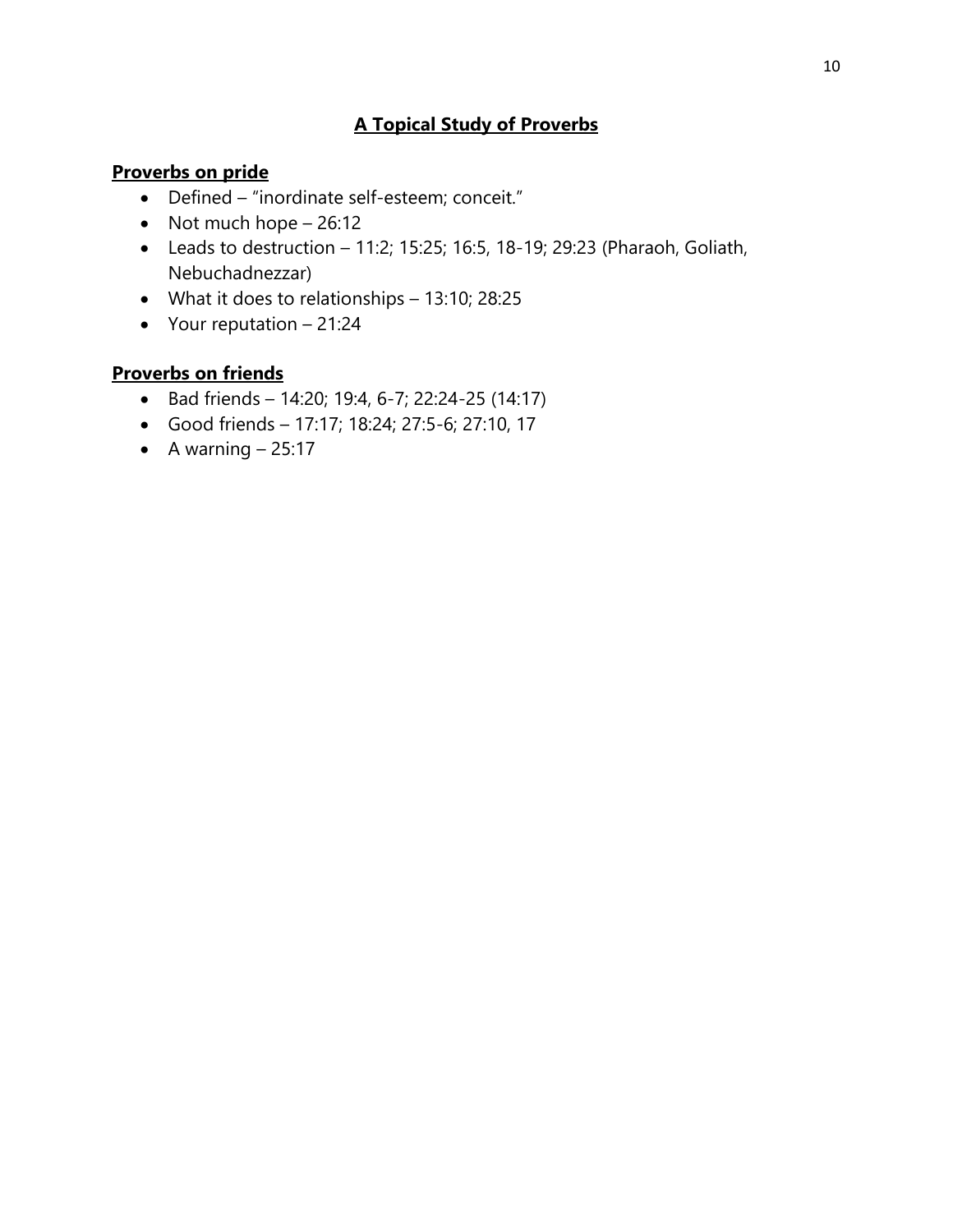## **Proverbs on wise people vs foolish people**

- 10:8-10, 14 difference in behavior.
- $\bullet$  12:8, 23
- 13:15-17 difference in outcome.
- $\bullet$  14:6-9, 15-19 difference of mindset.
- $\bullet$  15:5, 14 difference in desire.
- 19:25 fools don't like being corrected.
- $26:7-12$

## **Proverbs on drinking**

- $20:1$
- $23:29-35$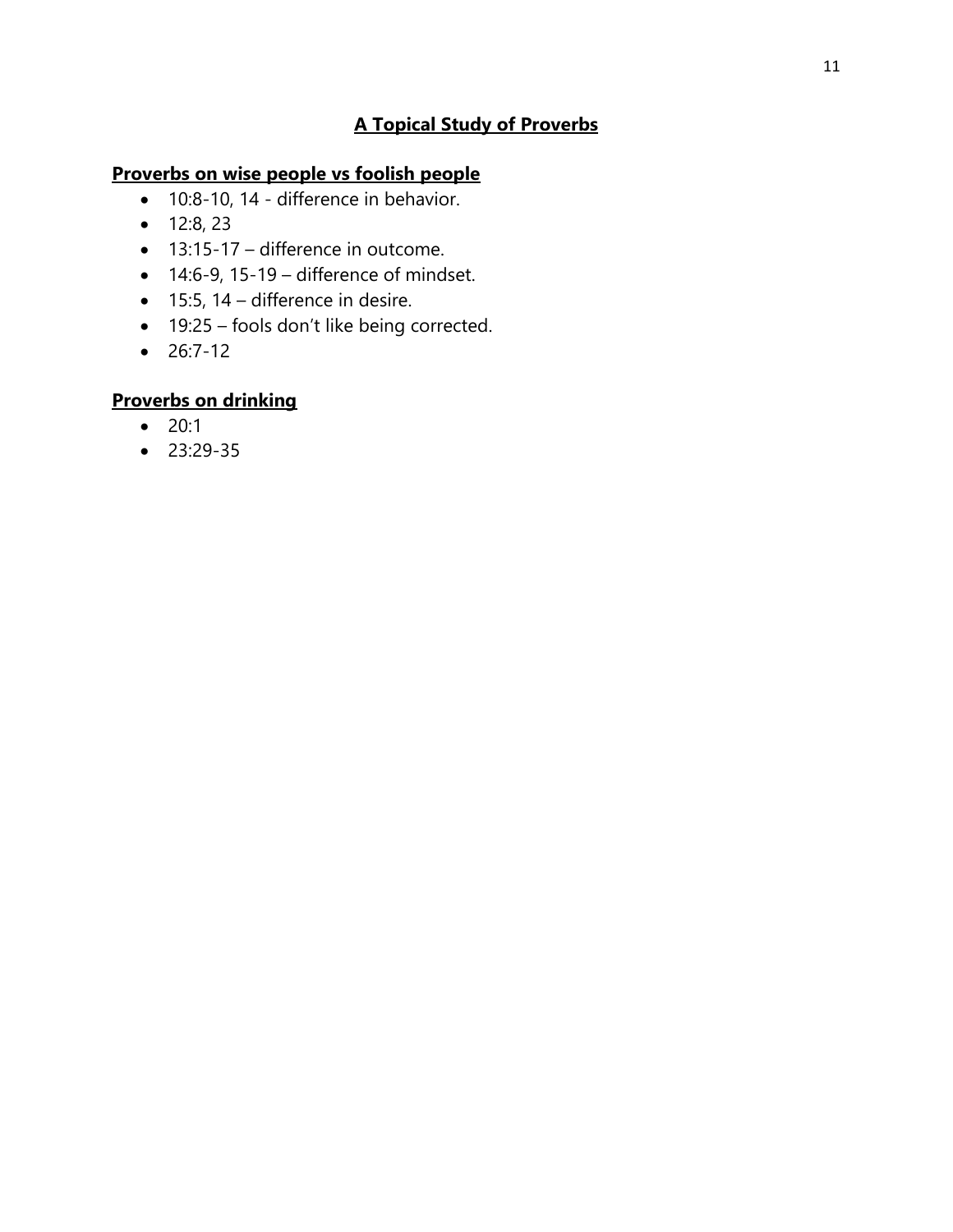### **Proverbs on anger**

- $14:29$
- $15:18$
- 16:32
- $17:14$
- 19:11
- $25:28$

### **Proverbs on a "way"**

- $\bullet$  14:12, 14
- $\bullet$  16:2-3, 7, 17, 25

### **Proverbs on the unwillingness to be corrected**

- $10:17$
- $12:1, 15$
- $13:1$
- $\bullet$  15:10, 12, 31-33
- $16:22$
- $17:10$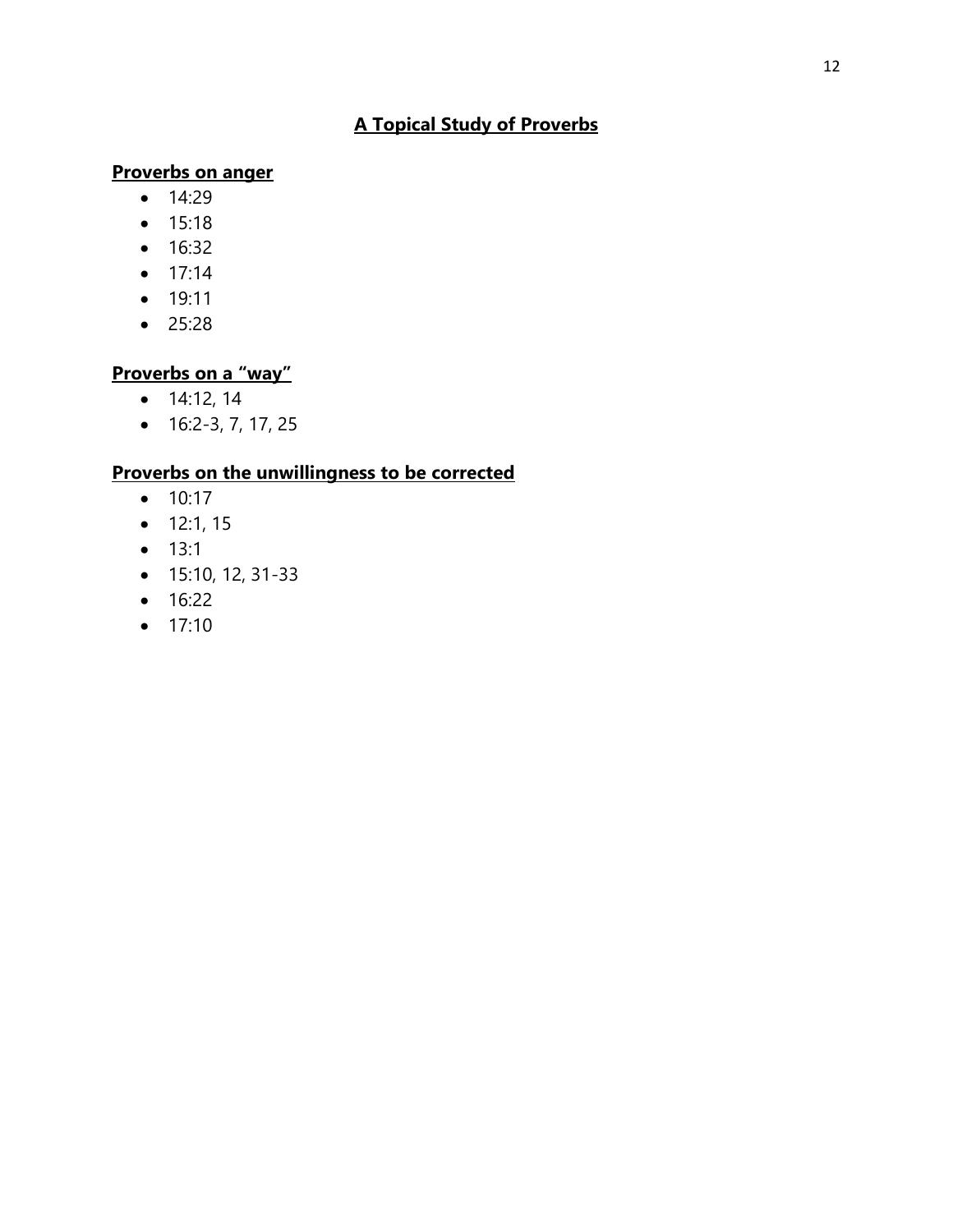### **Proverbs on work ethic**

- Defined "a belief in work as a moral good: a set of values centered on the importance of doing work and reflected especially in a desire or determination to work hard."
- $6:6-11$
- $10:4-5$
- $12:27$
- $18:9$
- $\bullet$  19:15, 24
- $20:4$
- $24:30-34$
- $26:13-16$
- The NT 2 Thessalonians 3:10-12; Ephesians 4:28

## **Proverbs on riches**

- $13:7, 11$
- $\bullet$  15:16-17, 27
- $16:8$
- $\bullet$  19:1, 4
- $20:15$
- $\bullet$  22:2, 7
- $23:4-5$
- 28:6
- $-30:7-9$